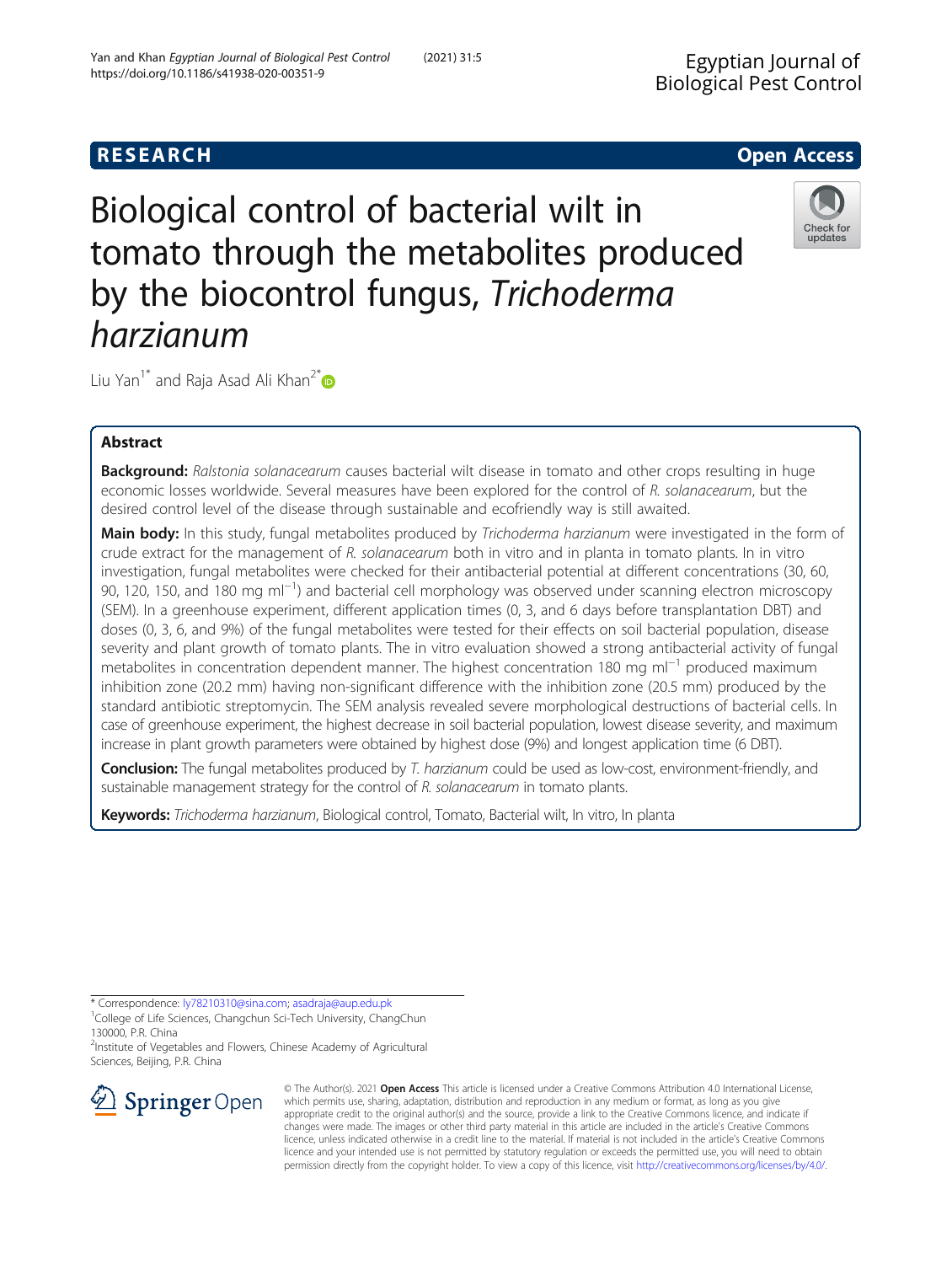## Background

Tomato (Lycopersicon esculentum L.), a vegetable crop cultivated commercially throughout the world, is one of the most consumed vegetable. Because of its perennial cultivation on large scale and perishable nature, it is susceptible to several plant pathogens that cause poor yield in different countries as a result of undesirable physiological and biological changes (Tajul et al. [2011](#page-8-0)). Among plant pathogens, the phytopathogenic bacteria are one of the main constraints on tomato yield and production. Ralstonia solanacearum is a G<sup>-</sup> bacterium, which is considered as one of the highly destructive pathogens. It is distributed worldwide and has significant economic impact globally (Scherf et al. [2010](#page-8-0)). It is a pathogen of many plants, causes wilting disease and especially more destructive to tomato plants, leading to substantial losses in tropical and other regions with warm temperature (Huet [2014\)](#page-8-0).

R. solanacearum can spread by flooding or irrigation, agricultural equipment, weeds, workers, and soil. The pathogen can use weeds, infected plants and plant debris for its survival. Wide host range, complication in biology and nature of infestation and other factors make its management difficult (Aloyce et al. [2017\)](#page-7-0). Mainly, chemical control and resistant varieties are used for its management. However, utilization of resistant varieties has not always been beneficial as in some cases the resistance of the plants obtained by resistant varieties negatively correlated with yield (Yuliar and Toyota [2015](#page-8-0)). Additionally, the resistance is usually strain-specific. Use of chemicals is not desirable because of serious environmental, human, and animal health hazards. Also, bacterial resistance to these chemicals was reported (McDonald and Linde [2002](#page-8-0)). Recently, some other measures have been explored for the control of R. solanacearum but the desired control level of the disease through sustainable and ecofriendly way is still awaited. Therefore, the use of integrated management strategy combining cultural practices, biologic control, and host plant resistance appears to be more effective. Although, for the control of bacterial wilt disease in different crops, several attempts were made in the area of biological control with varied levels of success but there is still a great opportunity to provide a stable solution to this problem (Bailey and Lazarovits [2003\)](#page-7-0). The use of biological control agents or their antimicrobial products is a consumer and environment friendly approach for managing the plant disease (Hyde and Soytong [2008](#page-8-0)). Fungal metabolites present in the crude extract produced by biocontrol fungus may have an antimicrobial potential against several plant pathogens (Mohamed et al. [2020;](#page-8-0) Konappa et al. [2020\)](#page-8-0). Among biocontrol fungi, the genus Trichoderma comprises many effective biocontrol agents against plant pathogens. Because of their ability to produce a variety of secondary metabolites, these fungi are now the center of attention for many researchers (Kariuki et al. [2020](#page-8-0); Konappa et al. [2020\)](#page-8-0). The ability to promote growth and induce resistance in plants has also been described for members of this genus (Monte [2001](#page-8-0)). Among Trichoderma spp. several antibacterial secondary metabolites such as lysosime, viridiofungin, and trichokonin were isolated from T. harzianum. These compounds showed an antibacterial activity against bacterial plant pathogens such as *Clavibacter* michiganensis and Erwinia amylovora (El-Hasan et al. [2009\)](#page-7-0). Although, the antibacterial activity of fungal metabolites from this fungus was reported against some plant bacterial pathogens, but its antibacterial evaluation was done only in vitro studies in labs. Moreover, this fungus was not evaluated specifically against R. solanacearum.

This study aimed to find the potential of fungal metabolites of T. harzianum for the management of bacterial wilt disease in tomato plants both in vitro and in planta. The study was also extended to investigate the effect of fungal metabolites on morphological destruction of bacterial cells through scanning electron microscopy (SEM).

## Materials and methods

## Fungal and bacterial cultures

The pure culture of T. *harzianum* and phytopathogenic bacteria, i.e., R. solanacearum, that were already identified through PCR amplification and preserved at – 80 °C, were obtained from the Institute of Vegetables and Flowers, Chinese Academy of Agricultural Sciences (Khan et al. [2020\)](#page-8-0). Fresh culturing of the fungus and bacteria was carried out on PDA (potato dextrose agar) incubated at 28 °C for 7–10 days and LB media incubated at 28 °C for 1–2 days, respectively.

#### Fungal metabolites preparations

Freshly prepared fungus was grown on wheat media for obtaining fungal metabolites in the form of crude extract. At first, seed media of the fungus was prepared by inoculating 5 plugs of fungal culture in to seed media (Bacto neopeptone 10 g, Maltose 40 g, Yeast extract 10 g, and Agar 4 g/L) in 500 ml flask. Each flask was containing 100 ml of seed media. The seed media obtained after shaking incubation for 4 days at 25 °C was inoculated to sterilized wheat at 5 ml/30 g of wheat in 500 ml flasks. The flasks were incubated for 14 days and stationary at 25 °C. After 14 days, the 150 ml of extraction solvent ethyl acetate was added to each flask and kept as such for half hour. The solvent layer containing fungal metabolites was separated and evaporated under reduced pressure for the collection of fungal metabolites (Vizcaino et al. [2006](#page-8-0)). The collected fungal metabolites were preserved at 4 °C after complete dry and use for in vitro and in planta experiments.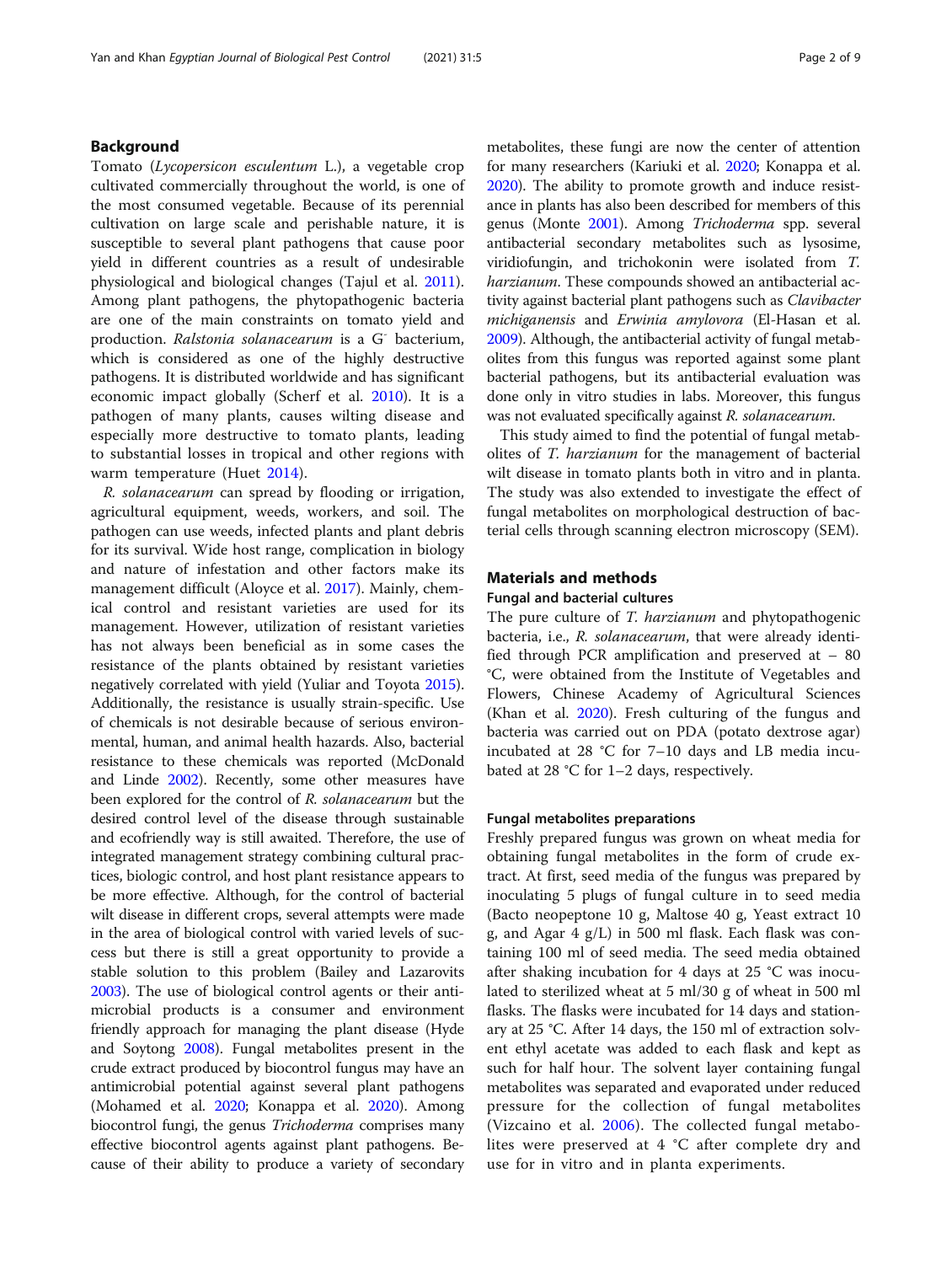## In vitro antibacterial evaluation of fungal metabolites Agar well-diffusion test

Agar well diffusion test was conducted for examining the antibacterial potential of fungal metabolites against R. solanacearum (Tong et al. [2018](#page-8-0)). Different concentrations, i.e., 30, 60, 90, 120, 150, and 180 mg ml<sup>-1</sup> of fungal metabolites were prepared by dissolving in methanol and checked for their activity. Briefly, a total of 8 uniform size wells were punched in a sterilized plastic Petri plate having 25 ml LB medium mixed with 0.5 ml bacterial suspension  $(10^8 \text{ cft})$ . Six wells were poured with different concentrations (30, 60, 90, 120, 150, and 180 mg ml<sup>-1</sup>) of fungal metabolites at the rate of 10 μl per well. Two wells, one poured with 10 μl of standard antibiotic streptomycin, and one with 10 μl of methanol, were used as positive and negative controls, respectively. The antibacterial activity was checked by measuring the zone of growth inhibition (ZI) for each treatment after incubation for 24 h at 28 °C. The test was performed in triplicate and mean values were presented in results.

#### SEM study of bacterial cell

Scanning electron microscopy (SEM) of bacterial cells without treatment and treated with fungal metabolites was conducted for the conformation of antibacterial effect of fungal metabolites and to observe the morphological destruction. For the preparation of samples, small agar pieces of agar were cut out from the inhibition zone of best treatment and from untreated control. The agar pieces were than fixed in 2.5% (v/v) glutaraldehyde (in phosphate buffer) at 40 °C for 1 h. Using phosphate buffer, the agar pieces were washed for 10 min and fixed for 2 h with 1% (w/v) osmium tetroxide  $(OsO<sub>4</sub>)$ . Afterwards, the samples were washed 3 times in phosphate buffer dehydrated for 15 min in each graded ethanol series, i.e., 30, 50, 70, 90, and 95% and then they were subjected to 100% ethanol and  $CO<sub>2</sub>$  to get the critical point. The samples were used for SEM observations after coating with (Kamonwannasit et al. [2013](#page-8-0)).

## In planta antibacterial evaluation of fungal metabolites Greenhouse test

In planta antibacterial potential of fungal metabolites was evaluated for the control of bacterial wilt in tomato through pot experiment in screen house. Stem-sterilized soil at 1 kg pot−<sup>1</sup> was filled in plastic pots of 15 cm diameter. Uniform size (25 days old) and healthy tomato seedlings were transplanted to each pot at 1 seedling pot−<sup>1</sup> . For the initiation of bacterial wilt disease, soil in each pot at the center was inoculated with 35 ml of R. solanacearum suspension  $(10^8 \text{ cfu})$  (Najeeb et al. [2019](#page-8-0)). Different concentrations, i.e., 0, 3, 6, and 9% w/v, of fungal metabolites at 10 ml pot−<sup>1</sup> were applied at rhizosphere of each plant 3 days after the inoculation with pathogenic bacteria. The treatments were applied at 3 application times, i.e., 0, 3, and 6 days before transplantation (DBT). Horticultural recommendations were followed uniformly for fertilizer and irrigation requirements. The experiment was repeated concurrently with no modification with 5 replications for each treatment. After 60 days of transplantation, the experiment was terminated and data on growth parameters such as root length, plant height and fresh biomass, soil bacterial population, and disease severity were recorded.

#### Area under disease progressive curve (AUDPC)

Disease severity was measured by using a specific plant wilting scale. Different stages of wilting were presented by different categories of this scale: 1, without symptoms; 2, wilting of less than half foliage; 3, wilting of half foliage; 4, wilting of all foliage; and 5, wilting and death of whole plant. By using formula DS % =  $(\Sigma n/5N) \times 100$ (Abdel-Monaaim et al. [2011](#page-7-0)). Where  $\Sigma$ n represents the summation of ratings of all plants scored, i.e.,  $\Sigma$  (1A +  $2B + 3C + 4D + 5E$ , where A, B, C, D, and E are the numbers of the plants of categories 1, 2, 3, 4, and 5, respectively.  $N$  is the total number of plants and 5 is the highest category of scale. The disease severity data, taken at 12 days interval, were converted to AUDPC value by using formula AUDPC =  $\Sigma$ n = 0 (Xi + 1 + Xi)/2) (Ti + 1  $-$  Ti). Where  $n =$  total number of assessments, Ti = time at *i*th assessment, and  $Xi =$  infection expressed in quantity at the ith assessment (Madden et al. [2007\)](#page-8-0).

#### Soil population of R. solanacearum

Four samples of soil cores were collected from each pot at the depth of 10–12 cm. A composite sample was made by mixing all the soil cores from the same treatment (Gruter et al. [2006](#page-8-0)). From the composite sample, 3 sub-samples were taken and serially diluted up to  $10^{-7}$ separately. From 3 serially diluted sub-samples, 100 μl from each was poured on TZCNA selective medium plate separately (Goszczynska et al. [2000\)](#page-8-0). The plates were incubated for 48 h at 28 °C. After incubation, bacterial colonies with off-white color and red center were counted, and soil bacterial population was calculated as cfu  $g^{-1}$  of soil. The data were expressed as log cfu/g of soil.

#### Statistical analysis

Data were presented as mean ± standard deviation. Statistical analysis was done using IBMSPSS Statistix 20 software. Completely randomized design (CRD) was applied to in vitro data, while factorial arrangements with 2 factors was used to analyze the in planta data. In case of significant differences, the means for treatments were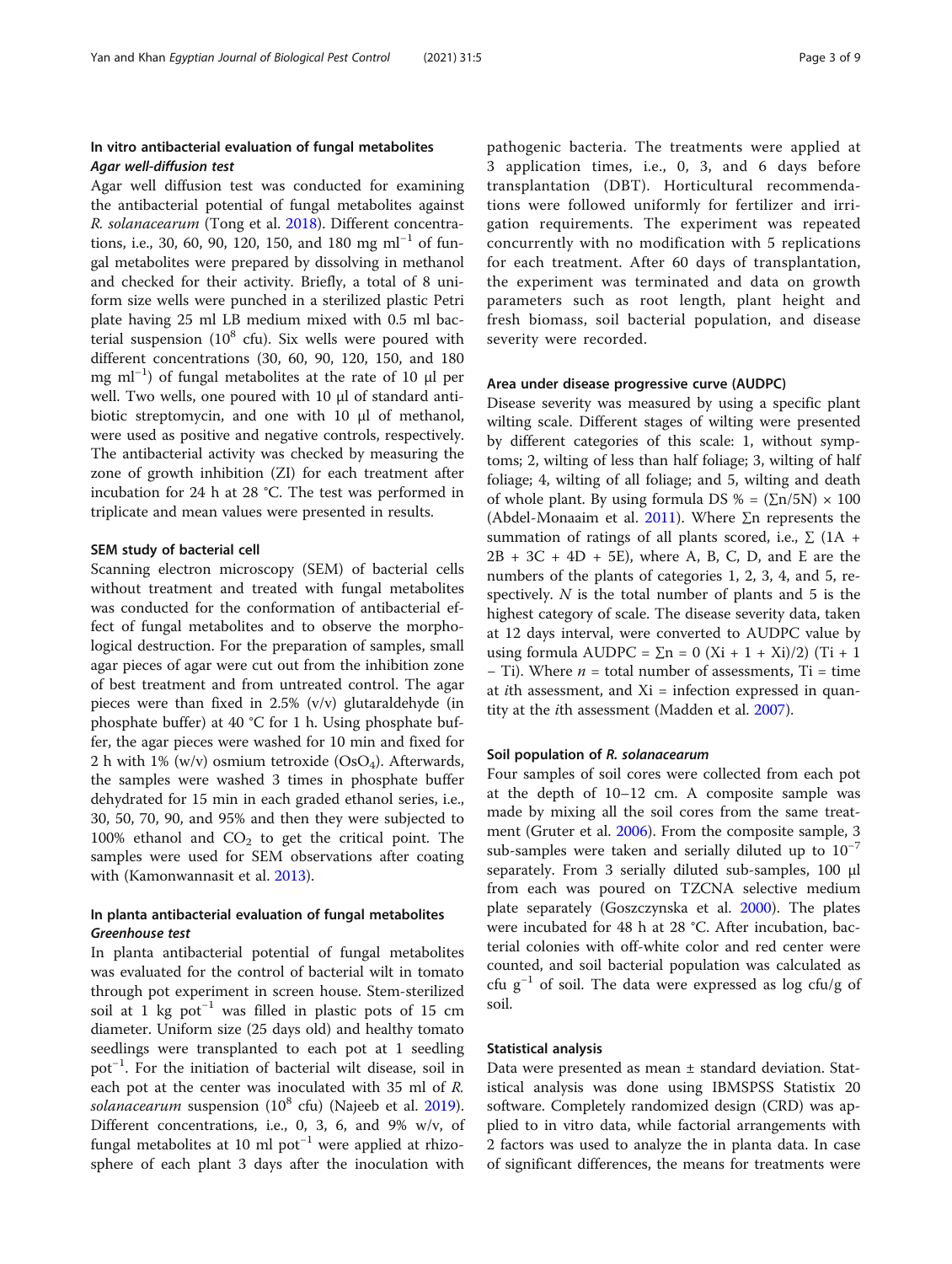separated by using alphabet lettering after applying Fisher's protected LSD test (Gomez and Gomez [1984](#page-8-0)).

#### Result and discussion

## In vitro study

The fungal metabolites were evaluated in different concentrations for their antibacterial potential against R. solanacearum. Results revealed the strong activity of fungal metabolites in concentration dependent manner (Fig. 1). Generally, increase in concentration resulted in higher activity. The highest concentration 180 mg ml<sup>-1</sup> showed the largest IZ (20.2 mm), followed by (19.8 mm) produced by next lower concentration  $150$  mg ml<sup>-1</sup>. Notably, the inhibition zone produced by highest concentration of fungal extract was similar to the inhibition zone (20.5 mm) produced by the standard antibiotic streptomycin used as a positive control. The lowest two concentrations, i.e., 30 and 60 mg/ml and negative control methanol did not show antibacterial activity, and no inhibition zone was recorded at these treatments. Among different mechanisms of actions reported for Trichoderma spp. against plant pathogens, the secretion of biologically active metabolite is an important one (Gal-hemed et al. [2011](#page-7-0)). The antibacterial activity could be attributed to the antibacterial compounds present in crude extract. Several antimicrobial compounds were isolated from Trichoderma spp. against plant pathogens. For example, lysosime, the metabolite produced T. harzianum-controlled Clavibacter michiganensis (Utkhede and Koch [2004\)](#page-8-0). El-Hasan et al. ([2009](#page-7-0)) reported antibacterial effect of viridiofungin-A produced T. harzianum T23 against C. michiganensis and Erwinia amylovora. Suppression of bacterial growth by peptaibol metabolites, i.e., Trichokonin VI, VII produced by Trichoderma spp. was reported by Xiao-yan et al. ([2006](#page-8-0)).

#### Morphological observation of bacterial cell

SEM helped to study the morphological destruction of bacterial cells. A clear distinction was seen between the treated and untreated bacterial cells. The electron micrographs of bacterial cells were presented in Fig. [2](#page-4-0). The bacterial cells under the influence of fungal metabolites showed a huge destruction in its morphology. The cell wall degradation, dis-integration of membranes, and leaking of cell content can be observed easily. While in comparison to treated and infected cells, the untreated cells displayed a characteristic uniform rod shape of the bacterium without any disturbance. Different bioactive and toxic compounds affect bacteria in different ways. Flavonoids compounds cause coagulation of cellular proteins and enzymes (Al-Obaidi [2014](#page-7-0)). Alkaloid compounds by acting as DNA intercalating agents and causing enzyme inhibition damage cell multiplication (Tanaka et al. [2006](#page-8-0)). Inhibition of nucleic acid and cell wall synthesis and membrane disruption are also reported in several studies (Zhang et al. [2008\)](#page-8-0). Saito et al. ([2019\)](#page-8-0) reported that lysosime can disrupt the bacterial membranes, causes leakage of cell contents, which consequently causes cell death. The SEM analysis in this study confirmed these mechanisms as the micrographs showed sever membranes disruptions under the influence of fungal metabolites.



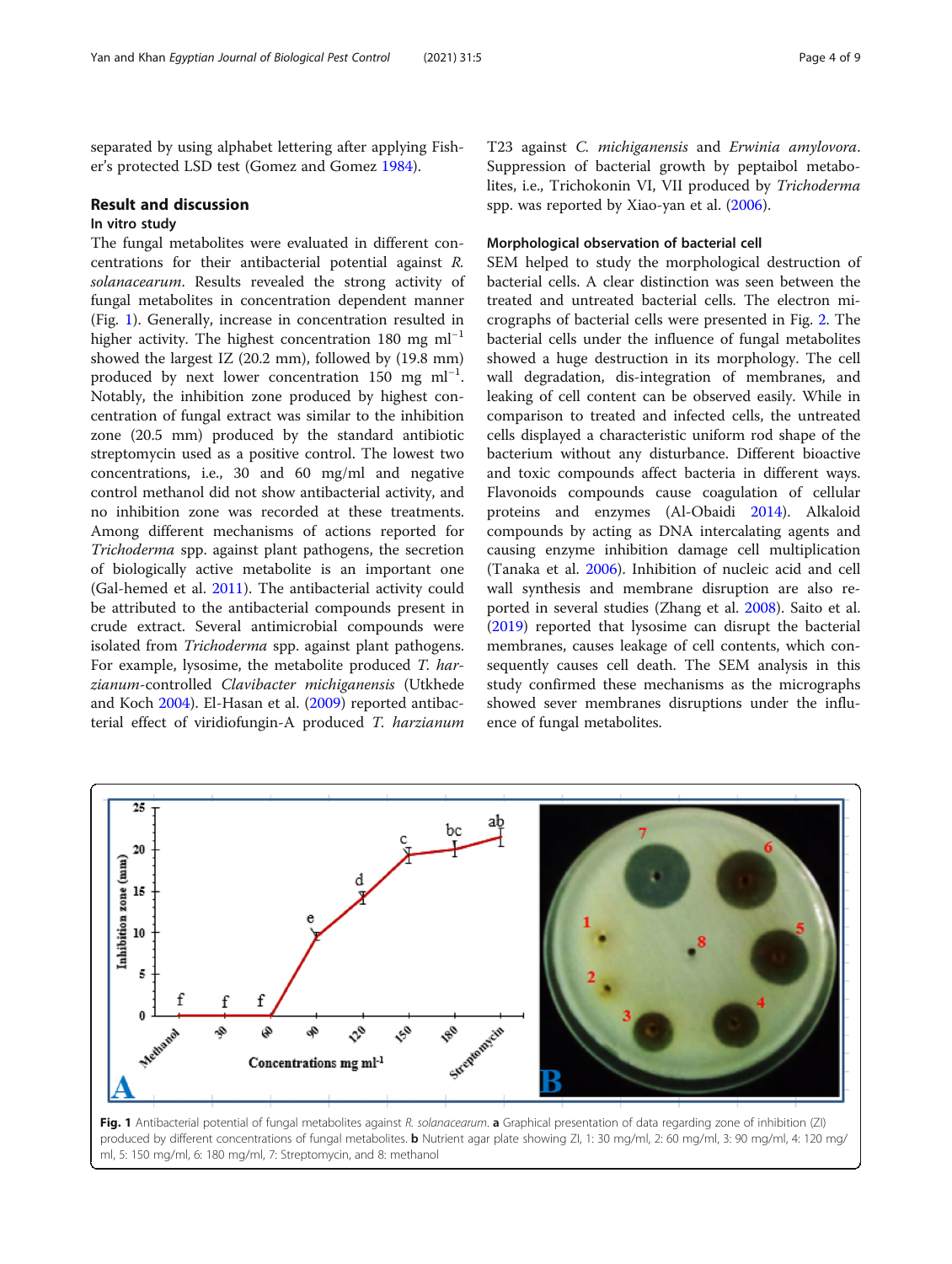<span id="page-4-0"></span>

#### In planta study

#### Progressive curve of diseased area

Disease severity on the tomato plants inoculated with R. solanacearum was checked under the influence of fungal metabolites applications. Results indicated that fungal extract significantly affected the severity of the disease on tomato plants. The control plants that were not treated by the fungal extract exhibited highest AUDPC values and the plants were completely died. In comparison to the control, the treated plants showed lower AUDPC values and improved plant growth. Generally, the higher concentration and longer application time caused lower AUDPC values. The plants treated with the highest concentration of fungal metabolites (9%), applied at 6 DBT, showed the lowest AUDPC value of 1140, followed by 1260 produced by 9% of fungal extract applied at 3 DBT. Among treatments, the lowest concentration of 3% was applied at 0 DBT showed more disease severity and the highest AUDPC value 1790 (Fig. [3](#page-5-0)). More vigorous growth and lower soil population of R. solanacearum caused by the highest concentration of fungal extract resulted in lower AUDPC value. The fungal extract directly killed the bacteria in the soil due to which the plant was not attacked by bacteria and showed lower severity of the disease. In addition, crude extract improved plant growth and healthy plants showed resistant to pathogen attack resulting in lower AUDPC values. The improved plant growth might be due to the more production of plant growth promoting hormones such as gibberellins that help in starch accumulation (Konappa et al. [2020\)](#page-8-0). The soil application of *B. amyloliquefaciens* inhibited bacterial wilt in tomato and reduced disease severity because of overproduction of antibiotics by induction of systemic resistance (Yamamoto et al. [2015](#page-8-0)).

#### Soil bacterial population

Tomato plants were inoculated by a known concentration of R. solanacearum in equal volume through soil, following the application of fungal metabolites in different concentrations and application times. The bacterial population was counted per gram of soil at the start and the end of the experiment. The difference in bacterial population from start to end was considered as decrease in soil bacterial population and expressed as log cfu/g of soil. The results showed that fungal extracts caused a significant reduction in soil bacterial population. Increase in concentration resulted in decreasing soil population of R. solanacearum (Table [1](#page-6-0)). The highest decrease in bacterial count (1.526 log cfu/g) of soil was achieved by 9% fungal metabolites applied at 6 DBT. Next best results were shown by 9% fungal metabolites applied at 3 DBT that gave 22.4 log cfu/g decrease in pathogen soil population, while 3% fungal extract applied at 0 DBT exhibited lowest decrease (0.686 log cfu/g) of soil in bacterial population among all treatments. The decrease in soil bacterial population by fungal extract is due to the presence of antibacterial compounds present in the extract. Several antibacterial compounds from Trichoderma spp. were reported that significantly suppress the growth of plant pathogenic bacteria. Lysosime, viridiofungin, and trichokonin produced by T. harzianum and other Trichoderma spp. are the key secondary metabolites reported to have antibacterial effect against plant pathogenic bacteria such as *C. michiganensis, E. amylovora* (Utkhede and Koch [2004;](#page-8-0) Xiao-yan et al. [2006;](#page-8-0) El-Hasan et al. [2009](#page-7-0)). The in vitro investigation also confirmed the direct killing of bacterial cells in which fungal extract showed a strong antibacterial activity by producing bigger inhibition zones. As discussed above, the antibacterial compounds affect the bacterial population in a variety of mechanisms including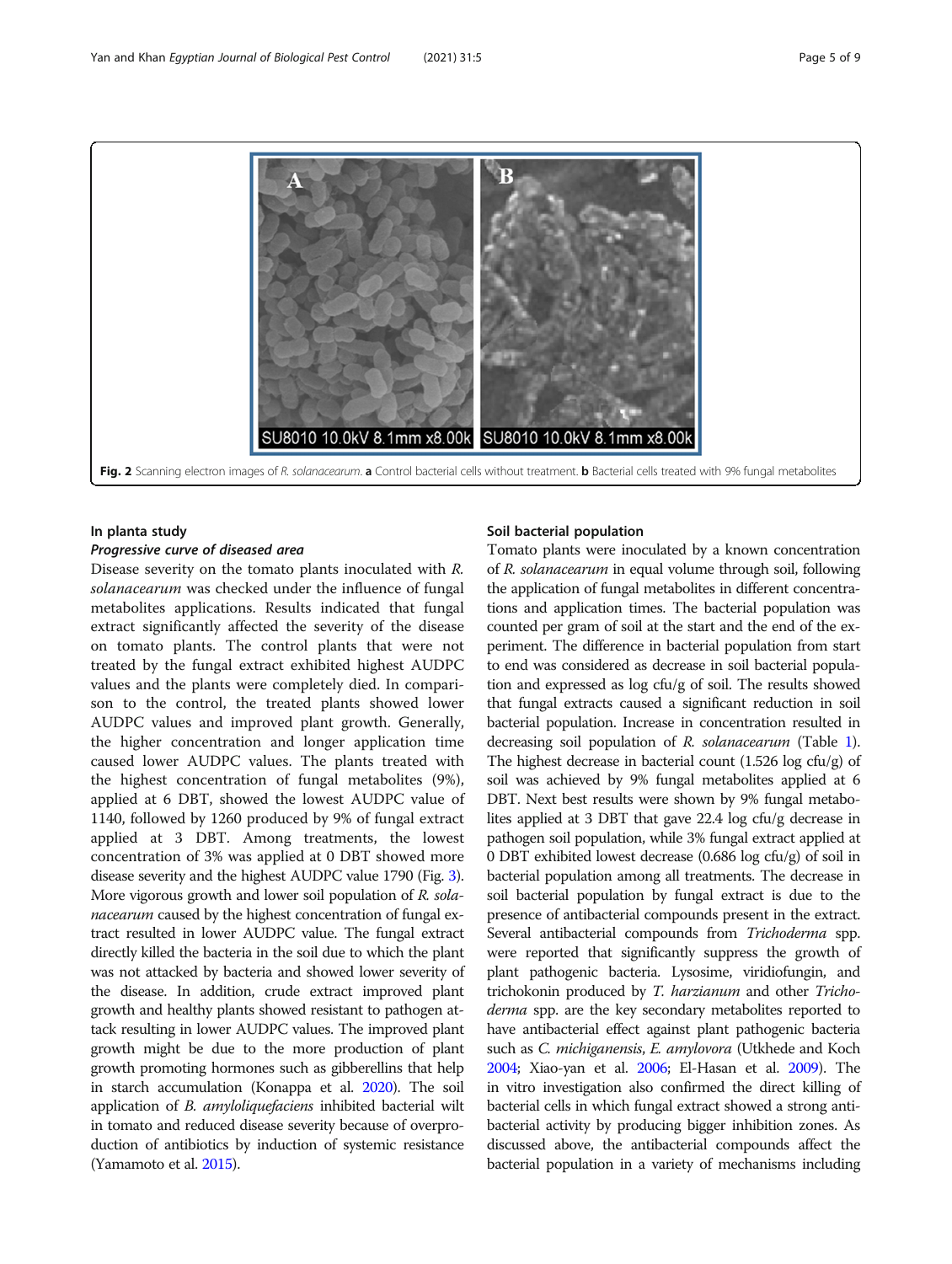<span id="page-5-0"></span>

membranes, DNA and protein destructions (Tanaka et al. [2006;](#page-8-0) Zhang et al. [2008](#page-8-0); Al-Obaidi [2014\)](#page-7-0). This direct toxic effect of fungal metabolites contributes largely to cause a higher decrease in soil bacterial population. The fungal extract was prepared on simple wheat media. The extract was active at low concentration and effectively reduced soil bacterial population and improved plant growth. These characteristics make the use of this method as a low-cost disease management tool against bacterial wilt of tomato.

#### Plant growth

Both times of application as well as different doses of the fungal extract differed significantly in terms of

enhancing plant growth parameters such as plant height, root length, and fresh biomass (Table [2\)](#page-6-0). All growth parameters seemed to be dose-dependent and increased with increasing doses and time of application. The highest dose and longest application time exhibited best plant growth. The maximum plant height (48.3 cm), root length (27.4 cm), and fresh biomass (54.3 g) were obtained when 9% fungal extract was applied at 6 DBT, followed by the application of fungal extract at the same rate (9%), but 3 DBT gave 42.6 cm, 23.6 cm, and 47.3 g plant heights, root length and fresh biomass, respectively. The lowest values for plant growth parameters were recorded in case of control (0%), where fungal extract was not applied. In planta experiment was repeated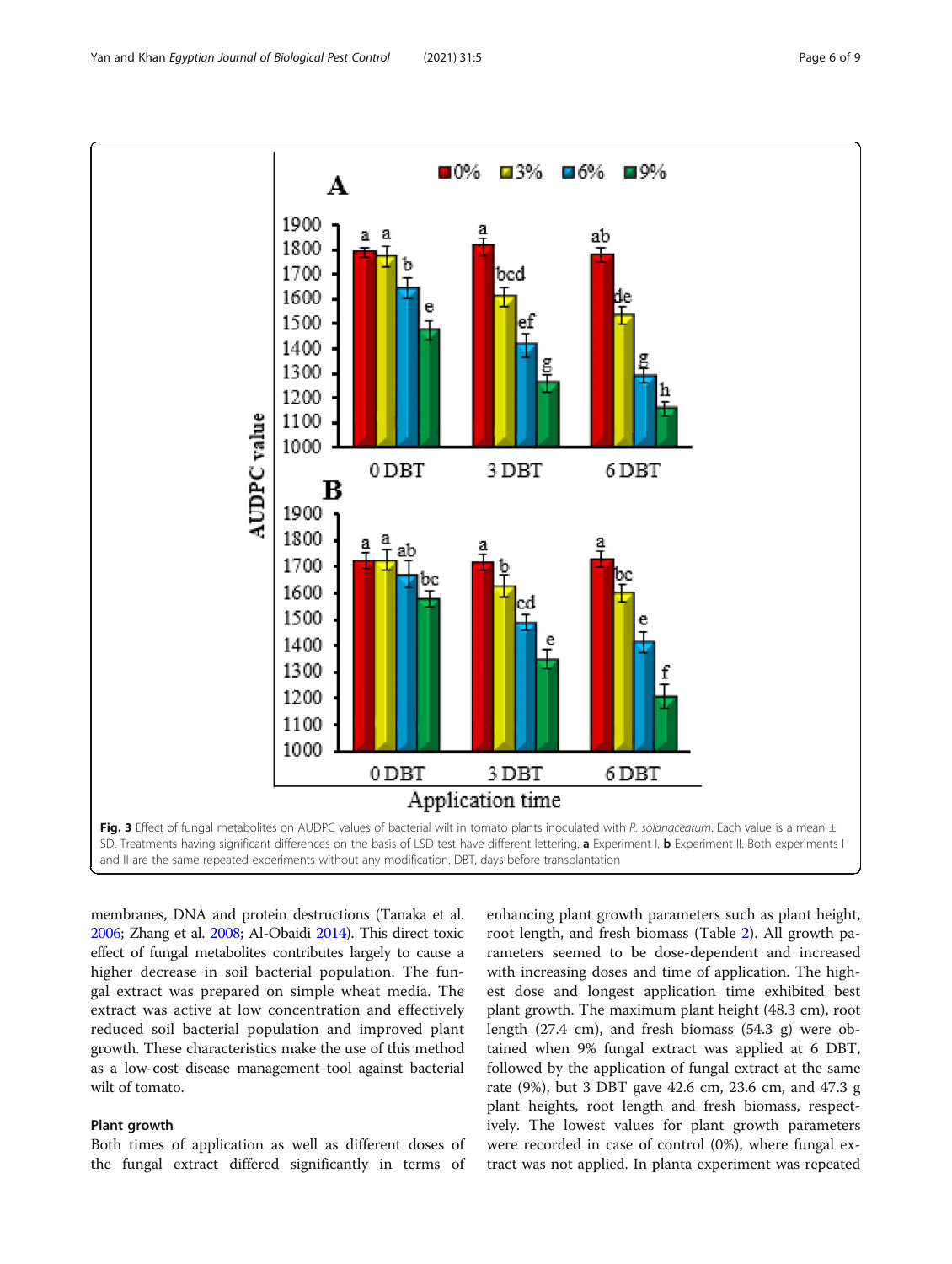<span id="page-6-0"></span>Table 1 Effect of fungal metabolites on decrease in soil bacterial population of R. solanacearum Application Concentration

| <b>Application</b> | Concentration | Decrease in pathogen population |                       |  |
|--------------------|---------------|---------------------------------|-----------------------|--|
| time (DBT)         | (% )          | <b>Experiment I</b>             | <b>Experiment II</b>  |  |
| $\mathbf{0}$       | $\Omega$      | $0.671 \pm 0.005$ q             | $0.781 \pm 0.007$ h   |  |
|                    | 3             | $0.686 \pm 0.003$ q             | $0.836 \pm 0.009$ h   |  |
|                    | 6             | $0.866 \pm 0.009$ f             | $1.073 \pm 0.004$ fg  |  |
|                    | 9             | $1.193 \pm 0.008$ cd            | $1.276 \pm 0.006$ cd  |  |
| 3                  | $\Omega$      | $0.686 \pm 0.007$ q             | $0.789 \pm 0.003$ h   |  |
|                    | 3             | $0.832 \pm 0.004$ f             | $0.973 \pm 0.007$ fgh |  |
|                    | 6             | $1.092 \pm 0.005$ de            | $1.236 \pm 0.005$ de  |  |
|                    | 9             | $1.365 \pm 0.009$ b             | $1.398 \pm 0.007$ b   |  |
| 6                  | 0             | $0.691 \pm 0.007$ q             | $0.797 \pm 0.007$ h   |  |
|                    | 3             | $0.963 \pm 0.007$ ef            | $1.196 \pm 0.003$ ef  |  |
|                    | 6             | $1.284 \pm 0.004$ bc            | $1.383 \pm 0.006$ bc  |  |
|                    | 9             | $1.526 \pm 0.010$ a             | $1.591 \pm 0.009$ a   |  |

Each value is a mean  $\pm$  SD. Treatments having significant differences on the basis of LSD test have different lettering within a column. Both experiments I and II are the same repeated experiments without any modification. DBT days before transplantation

once without any modification and similar results were noticed. The treatments significantly increased plant growth than the control. The highest dose of the fungal extract and longest application period showed best results in repeated experiment (Table [3\)](#page-7-0).

Results from in planta trail showed that soil application of fungal extract in different concentrations improved plant growth. Higher dose was more active than lower one. This is obviously because the higher dose had more antibacterial metabolites than lower dose, consequently giving better results. The longer application time helped in thorough mixing as well as increasing stability and compatibility of fungal metabolites in the soil, which resulted in increased activity of the extract. Obtained re-sults are in line with the findings of Khan et al. ([2019](#page-8-0)), who used organic soil amendment with different application times for the management of R. solanacearum in tomato and suggested that the longer application time exhibited best results because it increased stability and compatibility of the treatments that releases more antimicrobial compounds in the soil. Trichoderma spp. are prominent producers of metabolites having multiple biological activities including plant growth promotion effects (Ghisalberti [2002](#page-8-0); Reino et al. [2008](#page-8-0)).

Production of antibiotics is usually related to the ability of biological control, and it has been found that utilization of metabolic products of fungal metabolites exhibited similar results on pathogen and host as those obtained with the corresponding live microorganisms (Vinale et al. [2008\)](#page-8-0). Along with direct antagonistic or parasitic activity against pathogenic microbes, Trichoderma spp. also secrete various antimicrobial compounds that alter the host metabolism positively and affect its development and growth. Benitez et al. [\(2004\)](#page-7-0) reported that plant seeds, when exposed to conidia of Trichoderma spp., exhibited increased productivity which suggested that metabolites from Trichoderma spp. can act as signaling compounds in addition to plant growth effect. Several Trichoderma strains are capable of producing secondary metabolites involving in auxin dependent mechanism to enhance root growth and increase plant biomass (Contreras-Cornejo et al. [2009;](#page-7-0) Hoyos-Carvajal et al. [2009\)](#page-8-0). Recently, Konappa et al. [\(2020\)](#page-8-0) reported the role of Trichoderma spp. in eliciting bacterial wilt resistance in tomato plants. Trichocaranes A, B, C, and D produced by Trichoderma virens significantly affected growth of etiolated wheat coleoptiles

Table 2 Effect of fungal metabolites on the growth of tomato plants inoculated with R. solanacearum under greenhouse conditions (experiment I)

| <b>Application time (DBT)</b> | Concentration (%) | Plant height (cm) | Root length (cm)   | Fresh biomass (g) |
|-------------------------------|-------------------|-------------------|--------------------|-------------------|
| $\circ$                       | $\mathbf{0}$      | $18.2 \pm 2.1$ g  | $10.2 \pm 1.2$ hi  | $28.4 \pm 2.3$ f  |
|                               | 3                 | $17.5 \pm 1.5$ q  | $12.2 \pm 1.4$ g   | $27.2 \pm 2.1$ f  |
|                               | 6                 | $21.3 \pm 2.2$ fg | $14.5 \pm 2.1$ fg  | $28.3 \pm 2.8$ f  |
|                               | 9                 | $24.7 \pm 2.8$ ef | $16.4 \pm 1.4$ def | $34.1 \pm 2.0$ de |
| 3                             | $\mathbf 0$       | $17.5 \pm 2.1$ q  | $11.1 \pm 1.1$ hi  | $28.2 \pm 2.6$ f  |
|                               | 3                 | $28.3 \pm 2.4 e$  | $14.2 \pm 1.3$ fgh | $30.7 \pm 3.1$ ef |
|                               | 6                 | $34.3 \pm 2.6$ d  | $17.7 \pm 2.1$ d   | $35.4 \pm 2.8$ d  |
|                               | 9                 | $42.6 \pm 3.6$ b  | $23.6 \pm 1.8$ b   | $47.3 \pm 3.4$ b  |
| 6                             | $\mathbf 0$       | $17.0 \pm 1.6$ q  | $10.2 \pm 0.9$ hi  | $29.6 \pm 2.8$ f  |
|                               | 3                 | $33.3 \pm 2.5$ d  | $18.6 \pm 1.4$ cd  | $34.4 \pm 2.6$ de |
|                               | 6                 | $40.5 \pm 2.8$ bc | $22.3 \pm 1.8$ bc  | $42.7 \pm 3.3$ bc |
|                               | 9                 | $48.3 \pm 3.4 a$  | $27.4 \pm 2.6$ a   | $54.3 \pm 3.9 a$  |

Each value is a mean ± SD. Treatments having significant differences on the basis of LSD test have different lettering within a column. DBT days before transplantation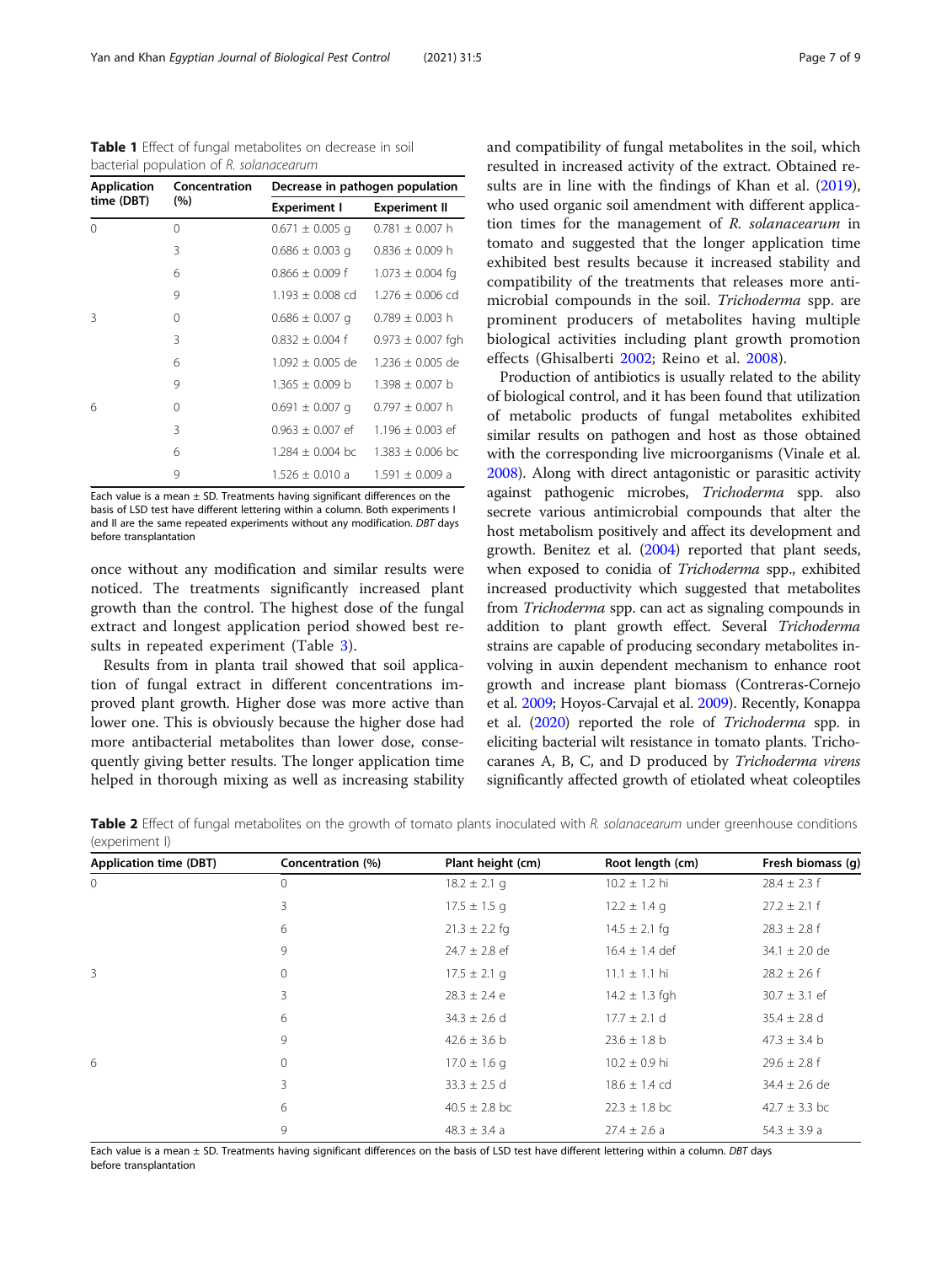| <b>Application time (DBT)</b> | Concentration (%) | Plant height (cm) | Root length (cm)  | Fresh biomass (q) |
|-------------------------------|-------------------|-------------------|-------------------|-------------------|
| $\mathbf{0}$                  | $\Omega$          | $15.2 \pm 1.3$ gh | $11.1 \pm 1.2$ g  | $25.3 \pm 2.1$ f  |
|                               | 3                 | $16.3 \pm 2.1$ gh | $13.2 \pm 1.1$ fg | $25.4 \pm 1.7$ f  |
|                               | 6                 | $18.1 \pm 1.8$ g  | $14.3 \pm 1.1$ f  | $26.2 \pm 2.7$ ef |
|                               | 9                 | $22.8 \pm 2.1$ fg | $18.4 \pm 1.8$ cd | $30.3 \pm 2.3$ de |
| 3                             | 0                 | $16.1 \pm 1.7$ gh | $11.8 \pm 2.1$ g  | $26.4 \pm 1.6$ f  |
|                               | 3                 | $27.2 \pm 2.3$ e  | $15.3 \pm 1.6$ ef | $29.3 \pm 2.1$ de |
|                               | 6                 | $33.3 \pm 2.6$ d  | $17.1 \pm 1.4$ d  | $34.4 \pm 2.8$ c  |
|                               | 9                 | $42.6 \pm 3.7$ b  | $22.6 \pm 1.8$ b  | $43.2 \pm 3.1$ b  |
| 6                             | $\circ$           | $15.2 \pm 1.1$ gh | $11.6 \pm 1.0$ g  | $24.8 \pm 1.8$ f  |
|                               | 3                 | $32.4 \pm 2.8$ d  | $17.4 \pm 1.6$ de | $32.4 \pm 2.1$ cd |
|                               | 6                 | $40.8 \pm 2.5$ bc | $21.2 \pm 2.1$ bc | $41.1 \pm 2.9 b$  |
|                               | 9                 | $46.6 \pm 3.1 a$  | $27.1 \pm 2.7$ a  | $56.3 \pm 3.2 a$  |

<span id="page-7-0"></span>Table 3 Effect of fungal metabolites on the growth of tomato plants inoculated with R. solanacearum under greenhouse conditions (experiment II)

Each value is a mean ± SD. Treatments having significant differences on the basis of LSD test have different lettering within a column. DBT days before transplantation

(Macias et al. [2000](#page-8-0)). The direct toxic effect as well as plant growth-promoting effect of compounds present in the fungal metabolites collectively contributed to enhanced plant growth.

#### Conclusion

In this study, metabolites produced by the bio-control fungus T. harzianum were evaluated in the form of crude extract both in vitro and in planta in greenhouse experiments. The results showed that metabolites produced by T. harzianum had a strong antibacterial potential against R. solanacearum. Application of T. harzianum metabolites significantly improved growth of tomato plants by reducing disease severity and soil population of R. solanacearum. The metabolic extracts from T. harzianum could be used as efficient, low-cost, and environment-friendly approach to control R. solanacearum in tomato plants.

#### Abbreviations

SEM: Scanning electron microscopy; DBT: Days before transplantation; PDA: Potato dextrose broth; AUDPC: Area under disease progressive curve; CRD: Completely randomized design; LSD: Least significant difference; IZ: Inhibition zone; DNA: Deoxyribose nucleic acid; SD: Standard deviation

#### Acknowledgements

Not applicable

#### Authors' contributions

LY conceived, designed, performed the experiments, collected the data, and wrote original draft. RAAK analyzed the data critically revised the manuscript for intellectual content. All authors read and approved the final manuscript.

#### Funding

Not applicable

#### Availability of data and materials

The data and materials of this study have been presented in the manuscript.

#### Ethics approval and consent to participate Not applicable

Consent for publication

Not applicable

#### Competing interests

The authors declare that they have no competing interests.

Received: 23 September 2020 Accepted: 6 December 2020 Published online: 03 January 2021

#### References

- Abdel-Monaaim MF, Abo-Elyousr KM, Morsy KM (2011) Effectiveness of plant extracts on suppression of damping-off and wilt diseases of lupine (Lupinustermis forsik). Crop Prot 30:185–191 [https://doi.org/10.1016/j.cropro.](https://doi.org/10.1016/j.cropro.2010.09.016) [2010.09.016](https://doi.org/10.1016/j.cropro.2010.09.016)
- Al-Obaidi O (2014) Studies on antibacterial and anticancer activity of Nerium oleander extracts. Eur Chem Bull 3:259–262 [https://doi.org/10.17628/ecb.2014.](https://doi.org/10.17628/ecb.2014.3.259-262) [3.259-262](https://doi.org/10.17628/ecb.2014.3.259-262)
- Aloyce A, Ndakidemi PA, Mbega ER (2017) Identification and management challenges associated with Ralstonia solanacearum (Smith), Causal Agent of Bacterial Wilt Disease of Tomato in Sub-Saharan Africa. Pak J Biol Sci 20:530– 542 <https://doi.org/10.3923/pjbs.2017.530.542>
- Bailey KL, Lazarovits G (2003) Suppressing soil-borne diseases with residue management and organic amendments. Soil Till Res 72:169–180 [https://doi.](https://doi.org/10.1016/S0167-1987(03)00086-2) [org/10.1016/S0167-1987\(03\)00086-2](https://doi.org/10.1016/S0167-1987(03)00086-2)
- Benitez T, Rincón AM, Limón MC, Codón AC (2004) Biocontrol mechanisms of Trichoderma strains. Int Microbiol 7:249–260 [http://scielo.isciii.es/pdf/im/v7n4/](http://scielo.isciii.es/pdf/im/v7n4/Benitez.pdf) [Benitez.pdf](http://scielo.isciii.es/pdf/im/v7n4/Benitez.pdf)
- Contreras-Cornejo HA, Macìas-Rodrìguez L, Cortés-Penagos C, López-Bucio J (2009) Trichoderma virens, a plant beneficial fungus, enhances biomass production and promotes lateral root growth through an auxin-dependent mechanism in Arabidopsis. Pl Physiol 149:1579–1592 [https://doi.org/10.1104/](https://doi.org/10.1104/pp.108.130369) [pp.108.130369](https://doi.org/10.1104/pp.108.130369)
- El-Hasan A, Walker F, Schöne J, Buchenauer H (2009) Detection of viridiofungin A and another antifungal metabolites excreted by Trichoderma harzianum active against different plant pathogens. Eur J Pl Pathol 124:457–470 [https://](https://doi.org/10.1007/s10658-009-9433-3) [doi.org/10.1007/s10658-009-9433-3](https://doi.org/10.1007/s10658-009-9433-3)
- Gal-hemed I, Atanasova I, Komo-zelazowsla M, Druzhinina IS, Viterbo A, Yarden O (2011) Marine isolates of Trichoderma spp. as potential halotolerant agents of biologicla control for Arid-zone agriculture. Appl Env Microbiol 77:5100–5109 <https://doi.org/10.1128/AEM.00541-11>